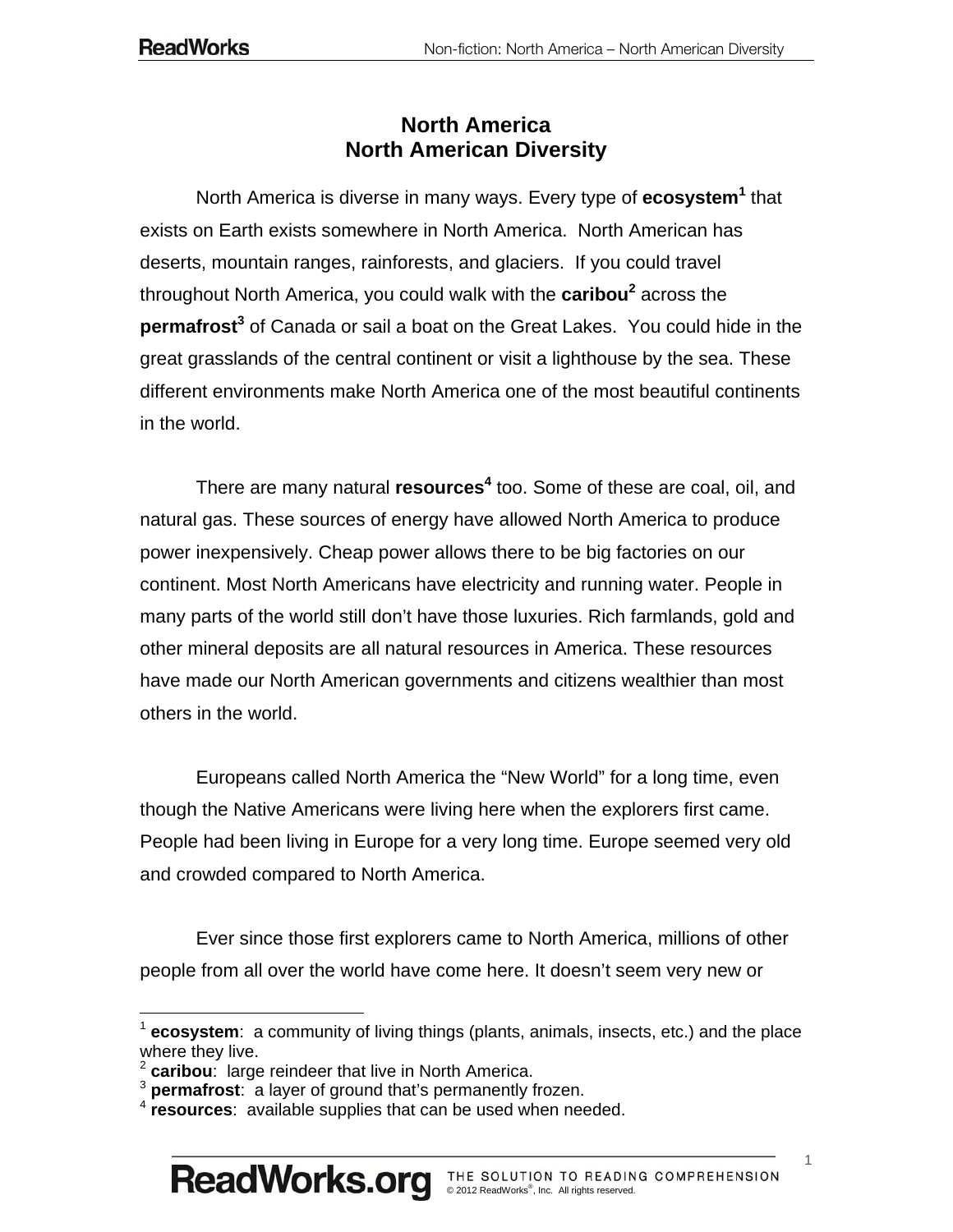empty anymore! Each of us had adventurous *ancestors* that came before us. They came to the "New World" for different reasons, and in different ways, but they all made new lives for themselves and us, their **descendants**. **5** All of us make North America a rich continent in another important way – *human* resources.

 $\overline{a}$ 

<sup>5</sup> **descendants**: people whose ancestors come from a particular group.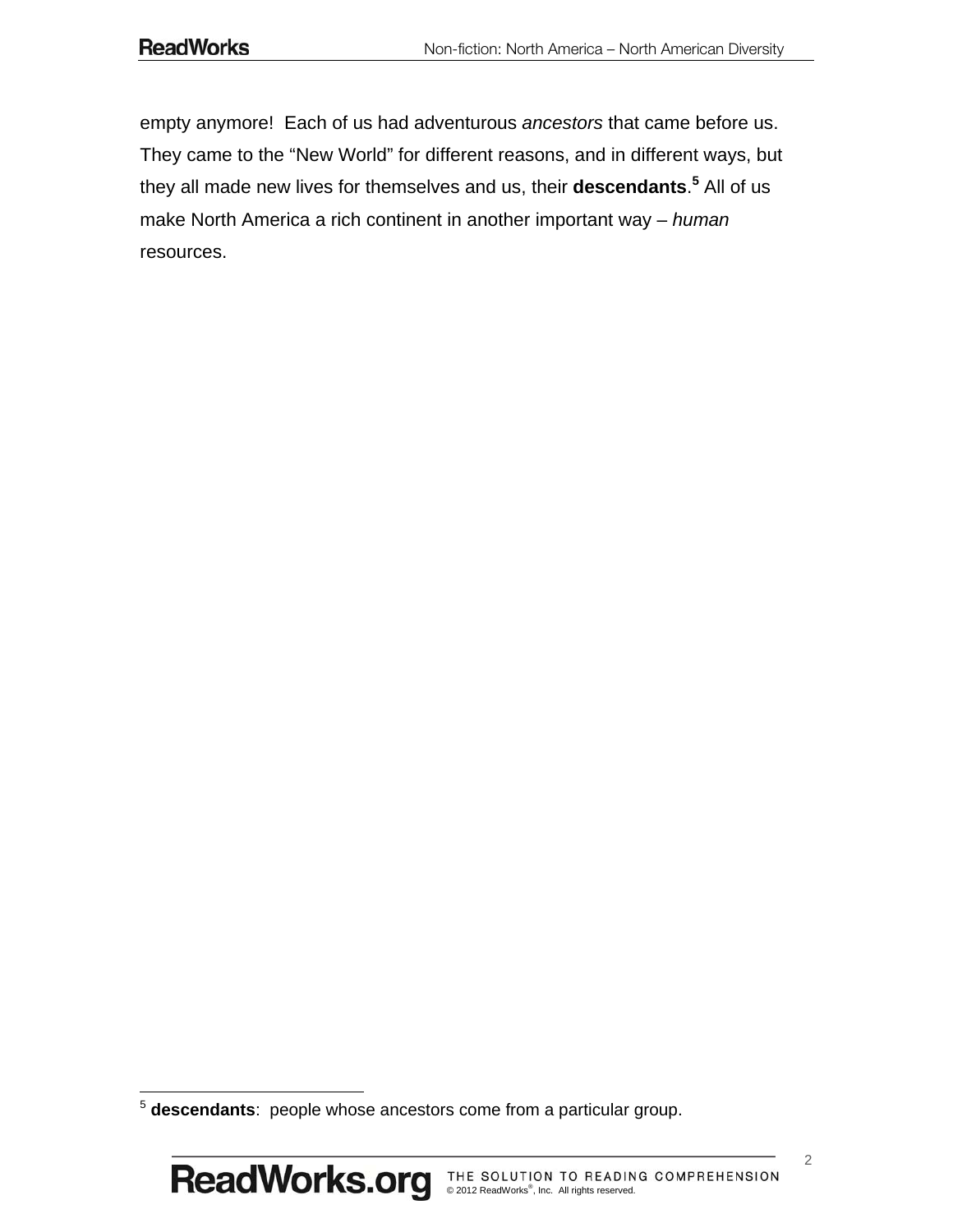Name: \_\_\_\_\_\_\_\_\_\_\_\_\_\_\_\_\_\_\_\_\_\_\_\_\_\_\_\_\_\_ Date: \_\_\_\_\_\_\_\_\_\_\_\_\_\_\_\_\_\_\_\_\_\_\_

- 1. What is the main idea of this passage?
	- a. North America is a very typical continent in many ways.
	- b. North America has abundant resources of many different types.
	- c. There are only three countries in North America.
	- d. People who live in North America are better than other people.
- 2. What are "ancestors"?
	- a. The people in our family who came before us, like grandparents, great grandparents.
	- b. The oldest people in your culture whom you are supposed to respect.
	- c. The real word for "an abundance of natural resources".
	- d. Ancient tribes of North America.
- 3. Why did Europeans refer to North America as the "New World"?
	- a. The geography and ecosystems were all new to them.
	- b. They knew that North America was formed by a volcano and was a much younger continent than Europe or Asia.
	- c. The continent was new to the Europeans.
	- d. The Native Americans seemed like a new kind of people to the white Europeans.
- 4. Why would big factories need lots of energy?
	- a. Big factories are expensive and time consuming to build.
	- b. They need lots of people to work in them, so they have to be near cities.
	- c. They are open all the time so they have to have bright lights.
	- d. Factories need lots of energy to run the machines and assembly lines that make the goods.
- 5. Which type of ecosystem is not found in North America?
	- a. grassland
	- b. desert
	- c. savanna
	- d. rainforest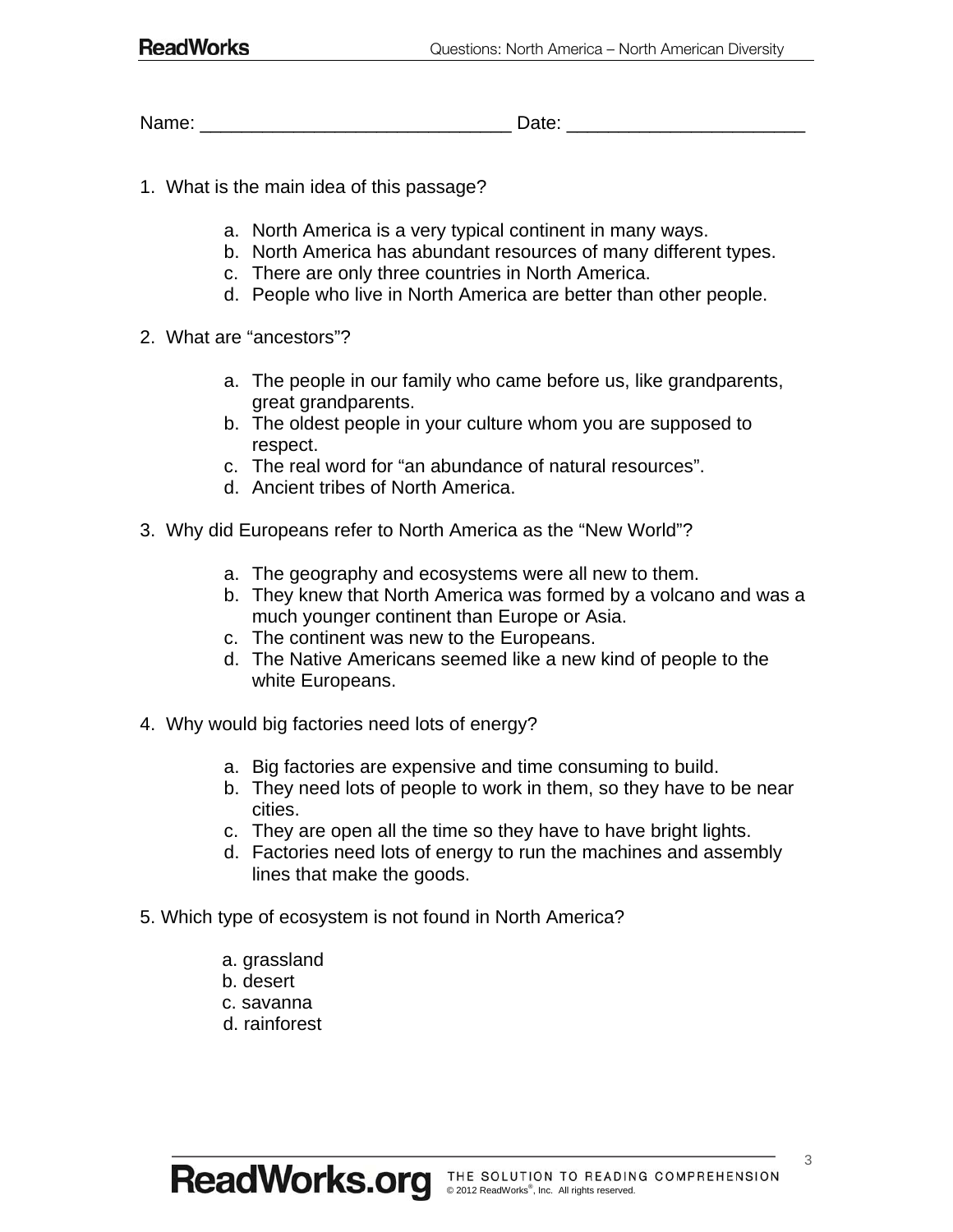6. Why are the countries in North America richer than many other countries in the world? Explain, using details from the text.

\_\_\_\_\_\_\_\_\_\_\_\_\_\_\_\_\_\_\_\_\_\_\_\_\_\_\_\_\_\_\_\_\_\_\_\_\_\_\_\_\_\_\_\_\_\_\_\_\_\_\_\_\_\_\_\_\_\_\_\_\_\_\_\_

\_\_\_\_\_\_\_\_\_\_\_\_\_\_\_\_\_\_\_\_\_\_\_\_\_\_\_\_\_\_\_\_\_\_\_\_\_\_\_\_\_\_\_\_\_\_\_\_\_\_\_\_\_\_\_\_\_\_\_\_\_\_\_\_

\_\_\_\_\_\_\_\_\_\_\_\_\_\_\_\_\_\_\_\_\_\_\_\_\_\_\_\_\_\_\_\_\_\_\_\_\_\_\_\_\_\_\_\_\_\_\_\_\_\_\_\_\_\_\_\_\_\_\_\_\_\_\_\_

\_\_\_\_\_\_\_\_\_\_\_\_\_\_\_\_\_\_\_\_\_\_\_\_\_\_\_\_\_\_\_\_\_\_\_\_\_\_\_\_\_\_\_\_\_\_\_\_\_\_\_\_\_\_\_\_\_\_\_\_\_\_\_\_

\_\_\_\_\_\_\_\_\_\_\_\_\_\_\_\_\_\_\_\_\_\_\_\_\_\_\_\_\_\_\_\_\_\_\_\_\_\_\_\_\_\_\_\_\_\_\_\_\_\_\_\_\_\_\_\_\_\_\_\_\_\_\_\_

\_\_\_\_\_\_\_\_\_\_\_\_\_\_\_\_\_\_\_\_\_\_\_\_\_\_\_\_\_\_\_\_\_\_\_\_\_\_\_\_\_\_\_\_\_\_\_\_\_\_\_\_\_\_\_\_\_\_\_\_\_\_\_\_

7. The passage mentions two luxuries many people in North America have. What are the two luxuries and how do they make a person's life easier?

8. The question below is an incomplete sentence. Choose the word that best completes the sentence.

A person traveling throughout North America could see a desert and grasslands, \_\_\_\_\_\_\_\_\_\_\_ a glacier.

- a. finally b. in addition to
- 
- c. also
- d. additionally

9. Answer the following questions based on the sentence below.

Many adventurous people have come to North America seeking a new life.

 $W$ ho?

(have) What? come to North America

 $Why?$ 

10. **Vocabulary Word**: descendants: people whose ancestors come from a particular group.

Use the vocabulary word in a sentence:  $\Box$ 

\_\_\_\_\_\_\_\_\_\_\_\_\_\_\_\_\_\_\_\_\_\_\_\_\_\_\_\_\_\_\_\_\_\_\_\_\_\_\_\_\_\_\_\_\_\_\_\_\_\_\_\_\_\_\_\_\_\_\_\_\_\_\_\_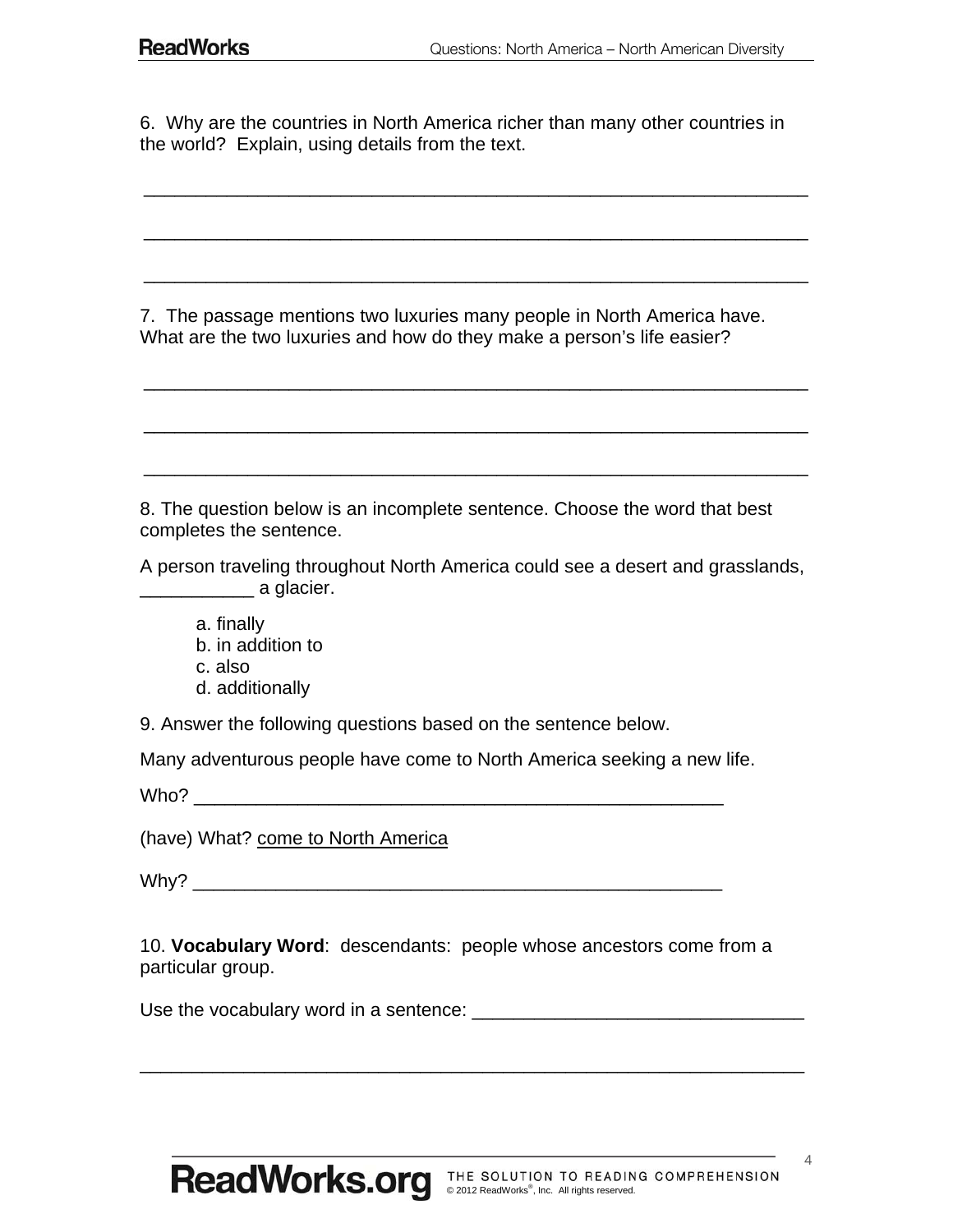## **Teacher Guide and Answers**

**Passage Reading Level:** Lexile 880

**Featured Text Structure:** Descriptive – the writer explains, defines or illustrates a concept or topic

**Passage Summary:** The author describes the different ways in which North America is a very diverse continent.

- 1. What is the main idea of this passage?
	- a. North America is a very typical continent in many ways.
	- **b. Our continent has abundant resources of many different types.**
	- c. There are only three countries in North America.
	- d. People who live in North America are better than other people.
- 2. What are "ancestors"?
	- **a. The people in our family who came before us, like grandparents, great grandparents.**
	- b. The oldest people in your culture whom you are supposed to respect.
	- c. The real word for "an abundance of natural resources".
	- d. The answer to a question when it is asked in another language.
- 3. Why did Europeans refer to North America as the "New World"?
	- a. The geography and ecosystems were all new to them.
	- b. They knew that North America was formed by a volcano and was a much younger continent than Europe or Asia.
	- c. **The continent was new to the Europeans**.
	- d. The Native Americans seemed like a new kind of people to the white Europeans.
- 4. Why would big factories need lots of energy?
	- a. Big factories are expensive and time consuming to build.
	- b. They need lots of people to work in them, so they have to be near cities.
	- c. They are open all the time so they have to have bright lights.
	- **d. Factories need lots of energy to run the machines and assembly lines that make the goods.**
- 5. Which type of ecosystem is not found in North America?
	- a. grassland
	- b. desert
	- **c. savanna**
	- d. rainforest